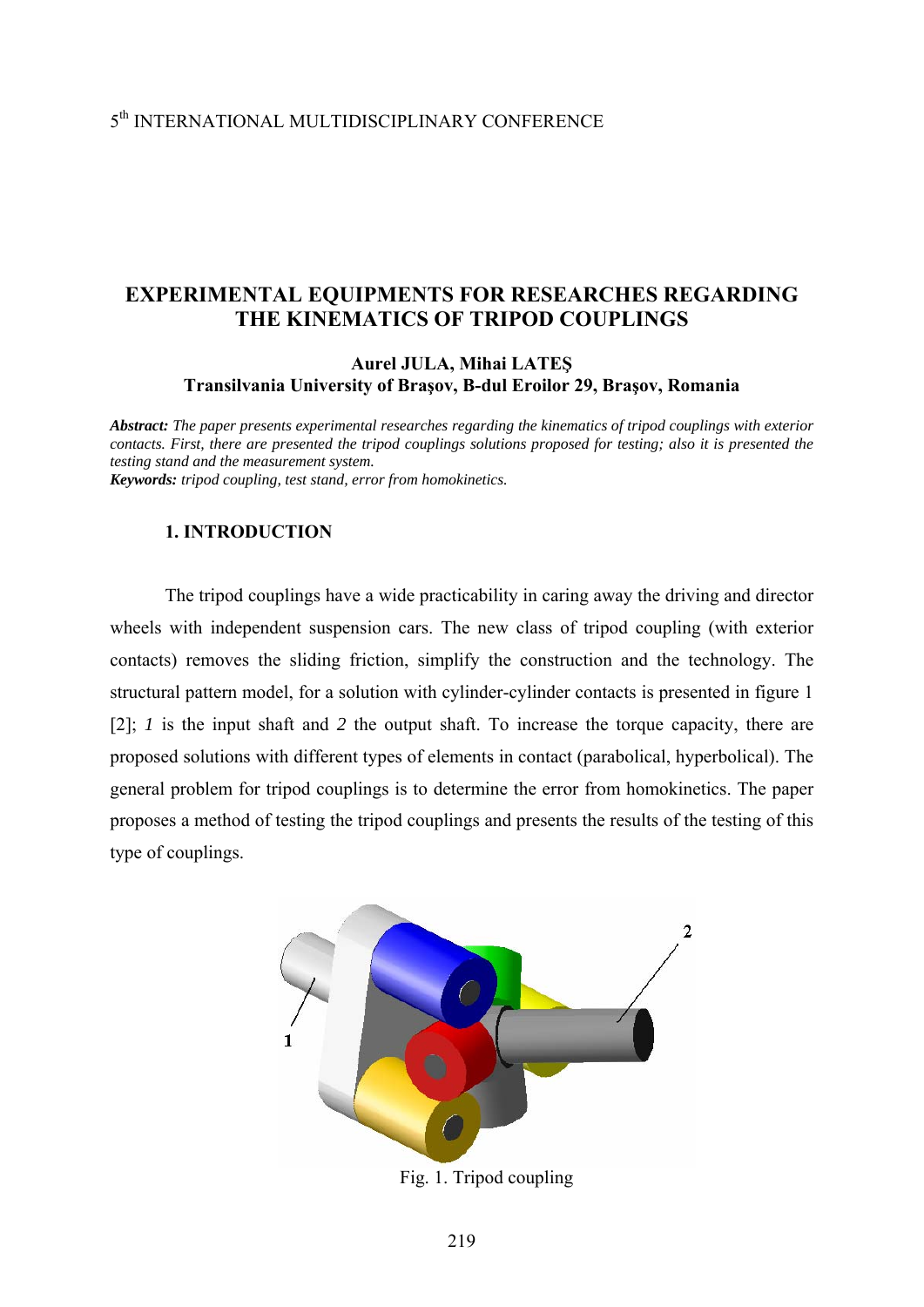# **2. TRIPOD COUPLING SOLUTIONS**

 For testing researches are proposed three variants of tripod couplings with exterior contacts; the practical solutions are based on the initial solution, presented in figure 2 [2].





a





b

Fig. 2. Practical solution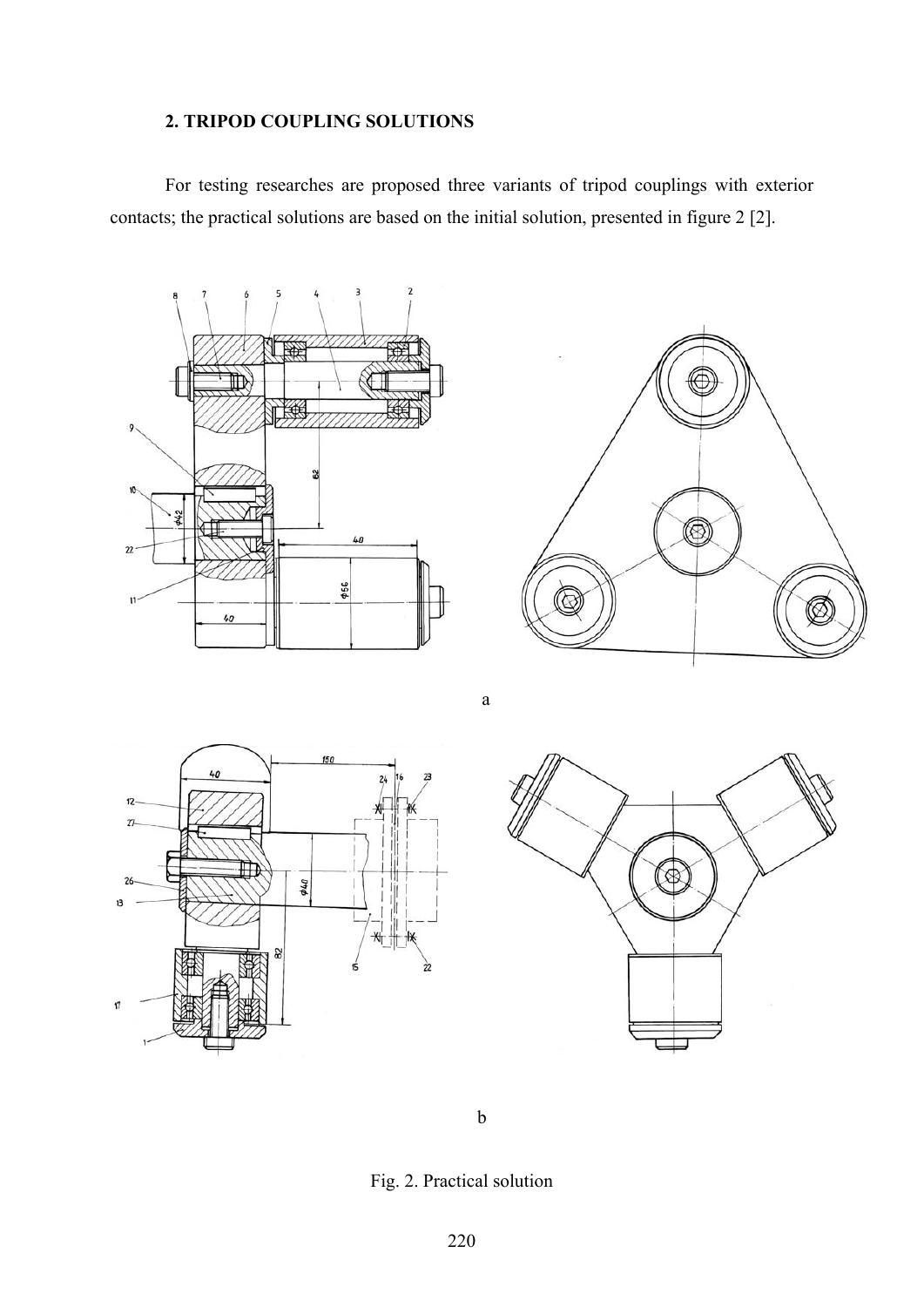The input element (figure 2,a) and output element (figure 2,b) are in contact by using elements *3* and *17*; these elements have different geometrical exterior surfaces: cylindrical, parabolical, hyperbolical –  $3(20, 21)$  and, respectively,  $17(18, 19)$ ; the elements in contact are mounted on bolts *4* by using the ball bearings *2*. The ball bearings are fixed by using the bonnets *1* and respectively, *5*. The bolts from the input element are fixed in the plate *6* by using the screws *7* fixed by bonnets *8*. The input shaft *10* is fixed in the plate *6* by using the key *9*; the input shaft is axial fixed in the plate *11* by using the screw *22*. The output shaft *13* is fixed in the plate *12* by using the key *27*; this shaft is axial fixed with the element *26*. At the end part of the output shaft it is put a flexible coupling. The coupling has two half couplings *15* and elastic disks *16* are mounted by using the screws *23*, *24*.

 The solution offers the whole assembly to be used for experimental researches. The experimental study is possible only if the output shaft has an element capable to eliminate the angular errors. There can be used two solutions:

a. using another tripod coupling;using a flexible coupling.











Fig.3. Types of contact elements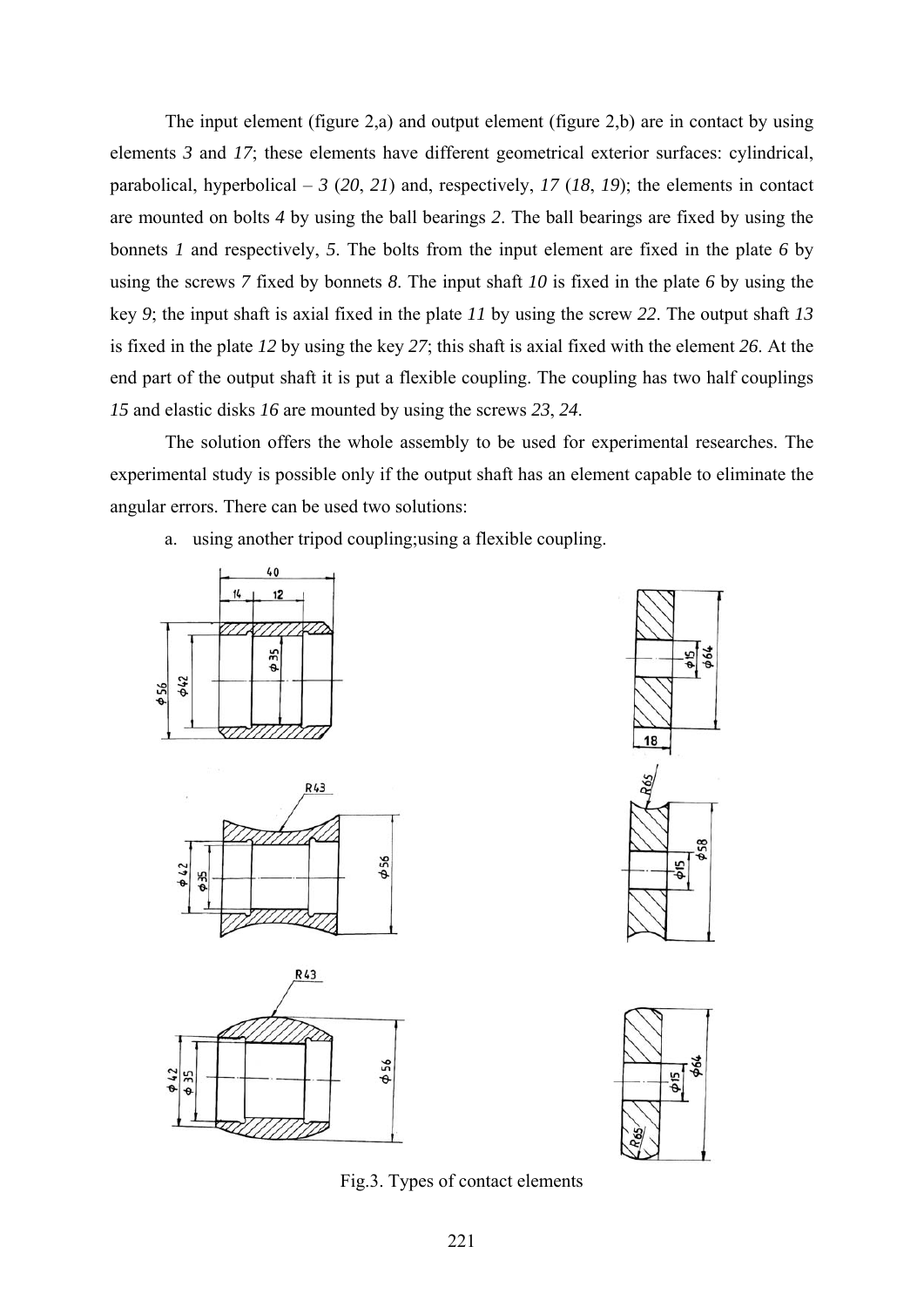#### b. using a flexible coupling.

The flexible coupling is flexible for bending torques and elastic for torsion torques; while the construction symmetry, the flexible coupling is a homokinetical coupling. To reduce the local contact stresses, there can be used different types of elements who are in contact: cylinders, paraboloids, hyperboloids (see figure 3).

### **3. TESTING STAND**

 For experimental researches it is used an open power network testing stand [1] from Institutul National de Autovehicule Rutiere S. A. Brasov. The testing stand scheme is presented in figure 4. The actuator is an alternomotor *1* controlled by the controlboard *2*. The power is transmitted to the tripod coupling *3* through the couplings *6* and the cardano transmission *7*. At the end part of the output shaft there is a hydraulic break *4* controlled by the controlboard *5*. The break is transmitted to the tripod coupling through the coupling *6* and the flexible coupling *8*. The stand is equipped with the incremental transducers *9* by using this transducers can be measured the angular position, the angular velocity and the torque at the input and the output shaft of the tripod coupling. The transducers are connected to the electric energy by using the simple tension source *10* and the triple tension source *11*. The transducers are connected to the data acquisition board *12* from the personal computer *13*.

# **4. MEASUREMENT EQUIPMENT**

 The transducers are working at 4V and the measurement increment is 1250 readings/rotation. The measurement error is 0.2%. For angular position measurements, the signal from the transducer *5* and through the connector *2* and the interface *3* is transmitted to the personal computer1. For the torque measurement it is necessary to use a tensometer 4 (see figure 5).

#### **5. CONCLUSIONS**

 The tripod couplings proposed for the experimental researches is characterized by simple construction and technology. The existent stand is adapted to experimental researches on the kinematics behavior of the tripod couplings with exterior contacts. The measurement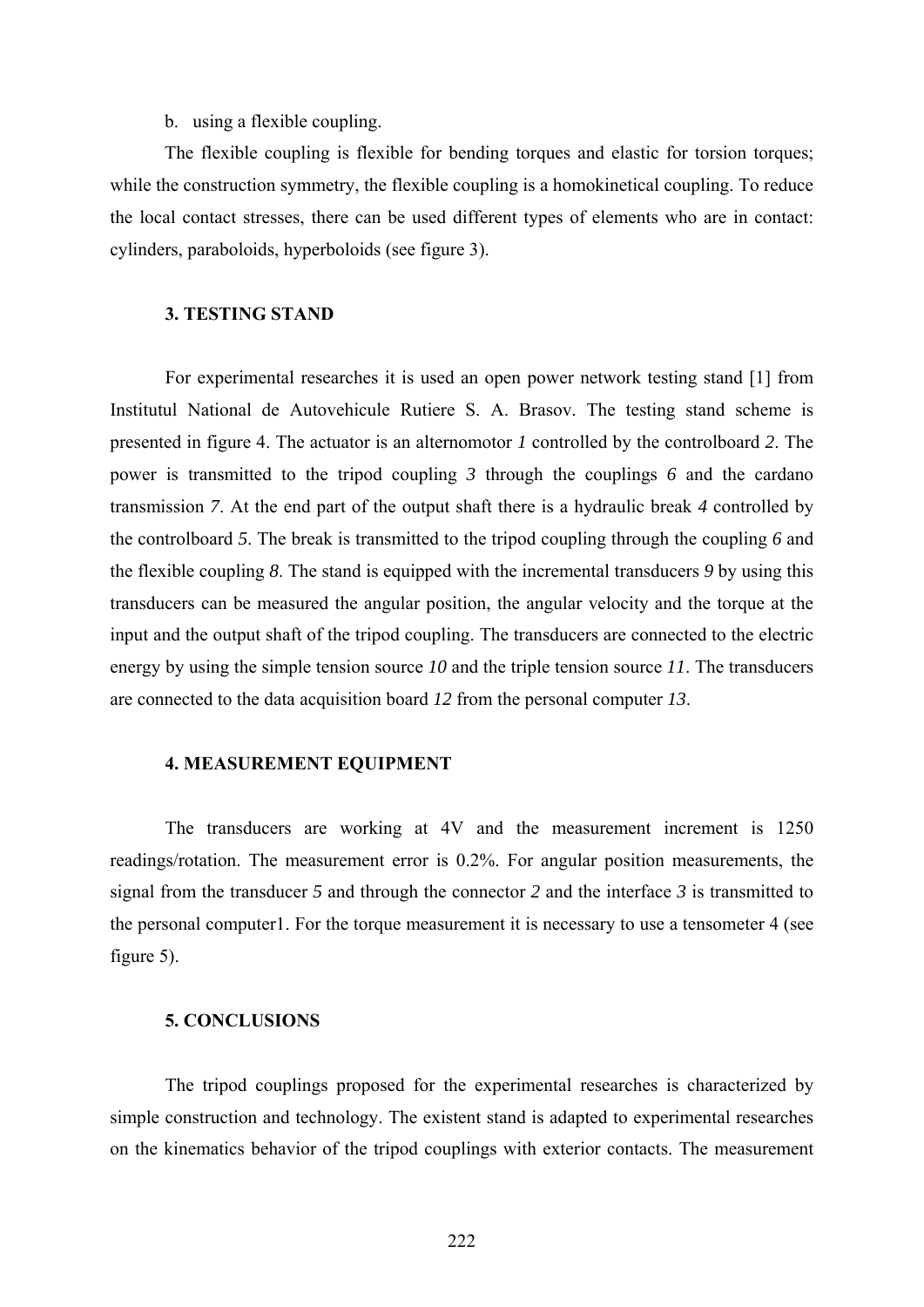system offers the values for the angular position of the input and output shafts; by using this values, can be determined the variation of the error from homokinetics and can be compared to the theoretical values.



Fig.4. Testing stand